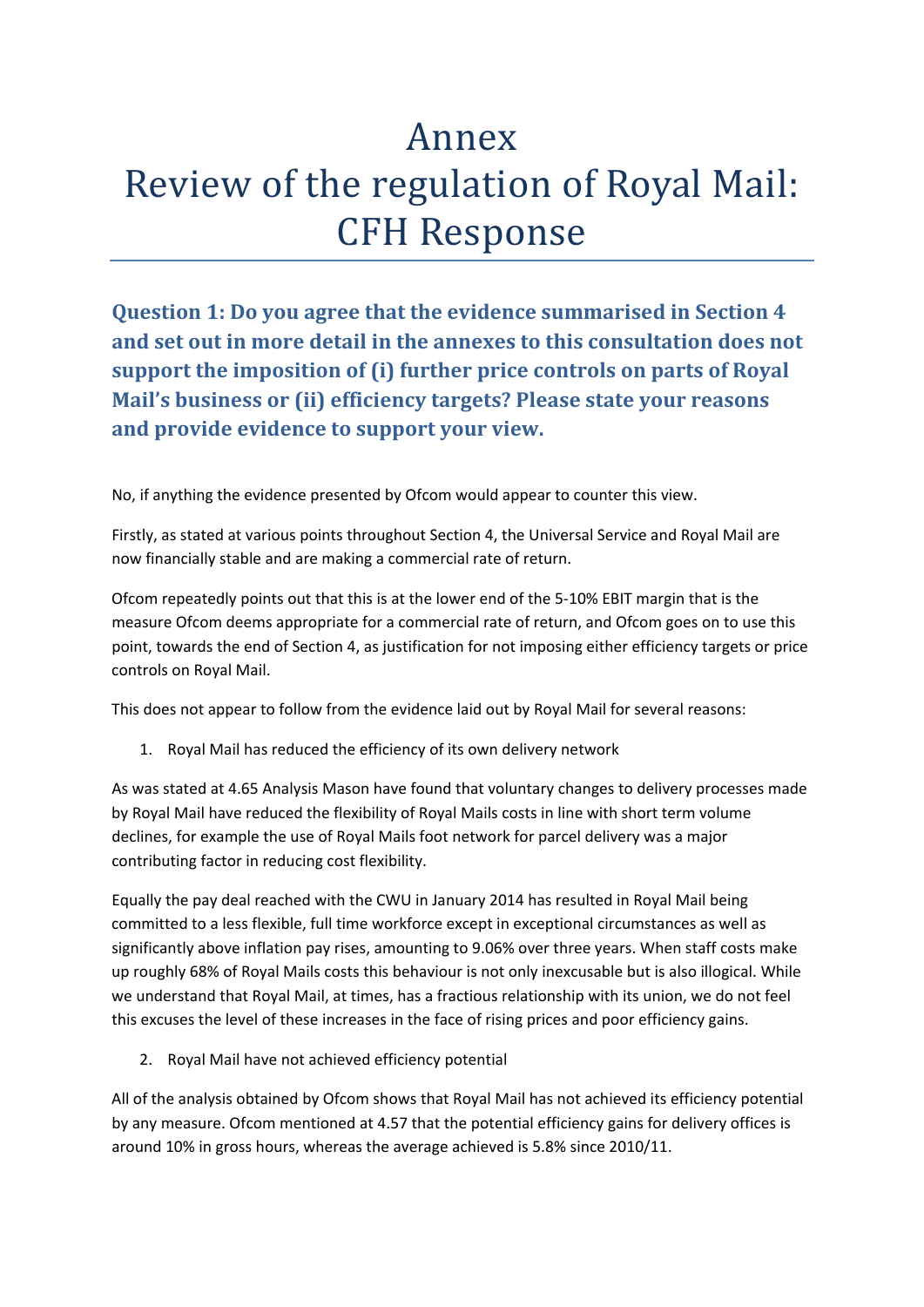Furthermore the spread of efficiency gains across different delivery offices shows that Royal Mail has not yet achieved network wide improvements to the base level of efficiency despite the current regulatory framework having been in place for four years.

Also, as mentioned previously, the fact that Royal Mail have made changes to their delivery network that have reduced its cost flexibility, as opposed to improving it, indicate that Royal Mail is not adequately incentivised to consider efficiency and cost improvements by the current regulatory regime and is not even on a par with comparable national operators who have improved flexibility to deal with fluctuating postal volumes.

Instead consumers, especially those consumers using stamps which have faced the largest cost increases, are subsidising Royal Mails inefficiency.

#### 3. Prices have increased substantially

While, according to Ofcom's analysis, prices have not been increased by as much as could be commercially sustained they have still risen by a substantial amount with USO letter and large letter prices increasing by approximately 34% since 2011.

These prices rises are not only vastly more than the cost of wage rises, inflation or cost of materials but are simultaneously disguising underlying problems with cost management and causing irreparable damage to the postal services market.

In previous analysis<sup>1</sup> PWC have demonstrated that price increases made by the national postal operator have a direct and inverse effect on postal volumes. As such we believe that Royal Mails price increases have been a major factor driving e‐substitution and postal volume declines and as such postal volume decline should not be considered a valid argument for allowing complete pricing freedom.

4. Pricing freedom has not resulted in a strong EBIT margin

Despite the substantial price increases discussed previously and the adoption of large pension deficits by central government Royal Mail have still not achieved an EBIT margin of above 5.6% demonstrating that pricing freedom alone has not driven behaviour in Royal Mail that allows it to increase its profitability above the lower end of the acceptable EBIT margin as proposed by Ofcom.

Further improvements can only come from efficiency and under the current framework Royal Mail has:

Reduced the cost flexibility of its delivery network

- Increased prices by, on average, approximately 30% across all services
- Committed to less flexible payment contracts with above inflation pay rises; and
- Not achieved the potential efficiency gains or even industry standard cost flexibility identified by Ofcom or it's analysts

<sup>1</sup> http://www.royalmailgroup.com/sites/default/files/The%20outlook%20for%20UK%20mail%20volumes%20to %202023.pdf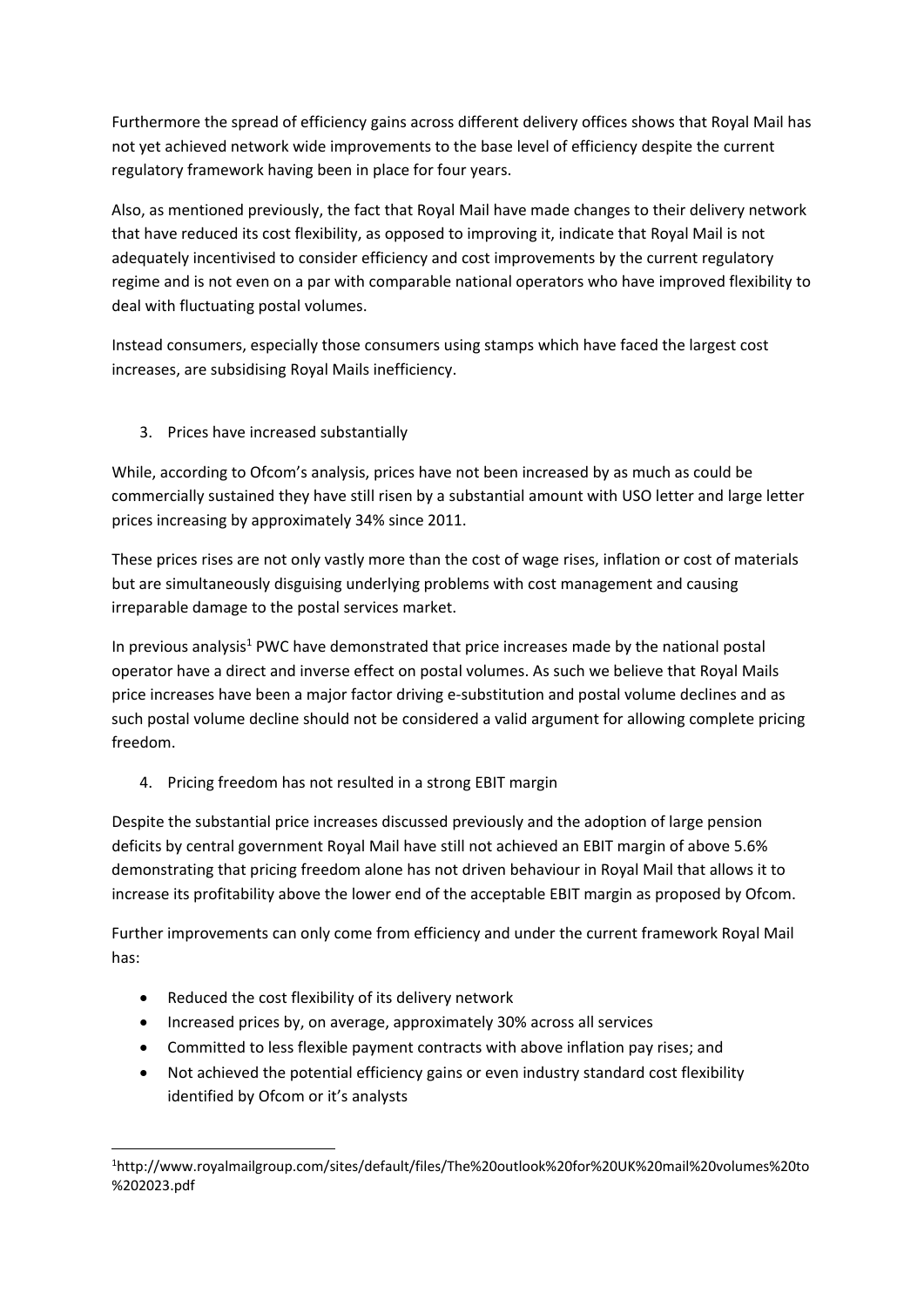We do not see any way in which these results can be interpreted as demonstrating that the current regulatory framework is adequately driving efficiency incentives.

# **Question 2: Do you agree that the regulatory framework should remain in place until March 2022 following the anticipated completion of Ofcom's review by the end of 2016‐17? Please state your reasons and provide evidence to support your view.**

#### No.

As discussed above the framework does not currently provide adequate efficiency drivers to ensure Royal Mail achieves a financially viable USO in a sustainable way i.e. not just driven through increased prices.

Given that Royal Mail, mainly through pricing freedom, has managed to achieve an EBIT margin that leads Ofcom to find that the USO is financially stable, the focus now should be on controlling price increases to the benefit of consumers and driving additional margins through efficiency gains.

However while the current framework has been marginally successful in securing the financial viability of the USO we feel it has utterly failed to achieve Ofcom's secondary objective, under the Communications Act 2003 and the Third Postal Directive, of increasing competition to the benefit of consumers.

In fact in the May 2016 document Ofcom repeatedly mentions that it does not see any substantial end to end competition arising whilst ignoring the fact that this has resulted, in a large part, from a regulatory regime that does absolutely nothing to foster competition and little to protect it.

We find it greatly concerning that following the exit from the market of the only substantial competition to Royal Mail, largely as a result of pricing uncertainty created by Royal Mail, Ofcom has not only been seen to do very little about Royal Mail's behaviour but has also suggested that the framework that allowed this to happen is working fine.

Following on from this Ofcom have then gone on to suggest that competition is unlikely to arise in the UK in the foreseeable future, but has taken no steps to address this issue, despite the fact that the Universal Service is considered to be financially stable.

As an end to end competitor in the UK, we feel that Ofcom provides very limited support and no protection to competition from a powerful and occasionally hostile incumbent monopolist. The fact Ofcom has proposed the removal of the current PCOP regime, one of the few protections remaining for end to end competitors, is very concerning and signifies either unwillingness or an inability by Ofcom to support competition in the UK.

We have seen numerous abuses of the PCOP regime by Royal Mail despite the enshrinement of the regime in regulatory conditions and we see no situation where weakening of the current meagre protections for competition will benefit the postal services industry.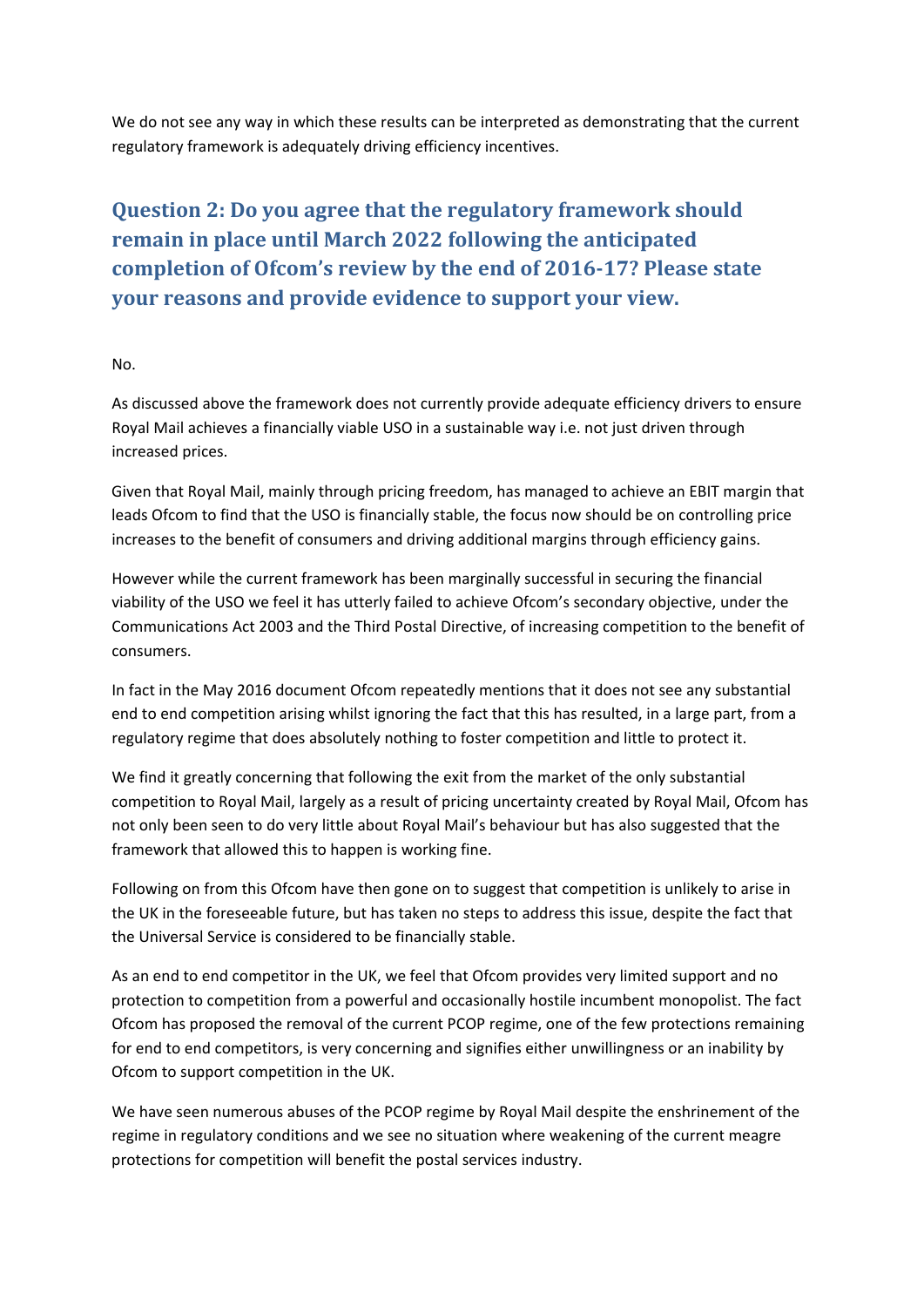Further information and evidence is provided in the attached Confidential Annex 1 at sections 1 and 2 and Confidential Annex 2.

# **Question 3: Do you agree that the analysis summarised in Section 4 and set out in more detail in the annexes to this consultation accurately reflects the UK postal market? Please state your reasons and provide evidence to support your view.**

We mainly agree with Ofcom's analysis however we feel that there are some issues with this analysis:

- 1. Firstly the analysis ignores the key issue of metered items being considered single piece USO items
- 2. Secondly the prospect of end to end entry has been analysed in isolation of the impact of the 2012 regulatory regimes impact on competition
- 3. Thirdle Ofcom's conclusion that the regulatory regime is achieving its aims does not appear to be supported by the facts

#### **1. Metered Items as Part of the USO**

As we have raised in previous consultation responses we do not feel that Metered Items fit within the requirements of a Universal Service product as defined by the Postal Services (Universal Postal Service) Order 2012.

Article 7 of the Postal Services Order requires that collections for letters that are part of the "end to end services at affordable prices" (defined in Schedule 1) are collected 6 times a week, Monday to Saturday. Collections from franking Post Boxes only take place Monday to Friday, on Saturday the user would have to take their items directly to the Post Office.

Franking Post Boxes are also significantly less available than standard Post Boxes. This would not be an issue except that franking mail cannot be placed in normal Post Boxes, immediately demonstrating that the collection of the service is not as ubiquitous as standard Universal Service products.

Article 8 of the Postal Services Order requires that "end to end services at affordable prices" are provided:

- a) at affordable prices determined in accordance with a public tariff which is uniform throughout the United Kingdom;
- b) on fair and reasonable terms; and
- c) every day on which a collection is required by article 7.

To address these points one at a time:

a) While the prices are clearly affordable, as they are a long way below the current stamp prices, we would argue that the "tariff" is effectively not uniform. Royal Mail's tariff, i.e. the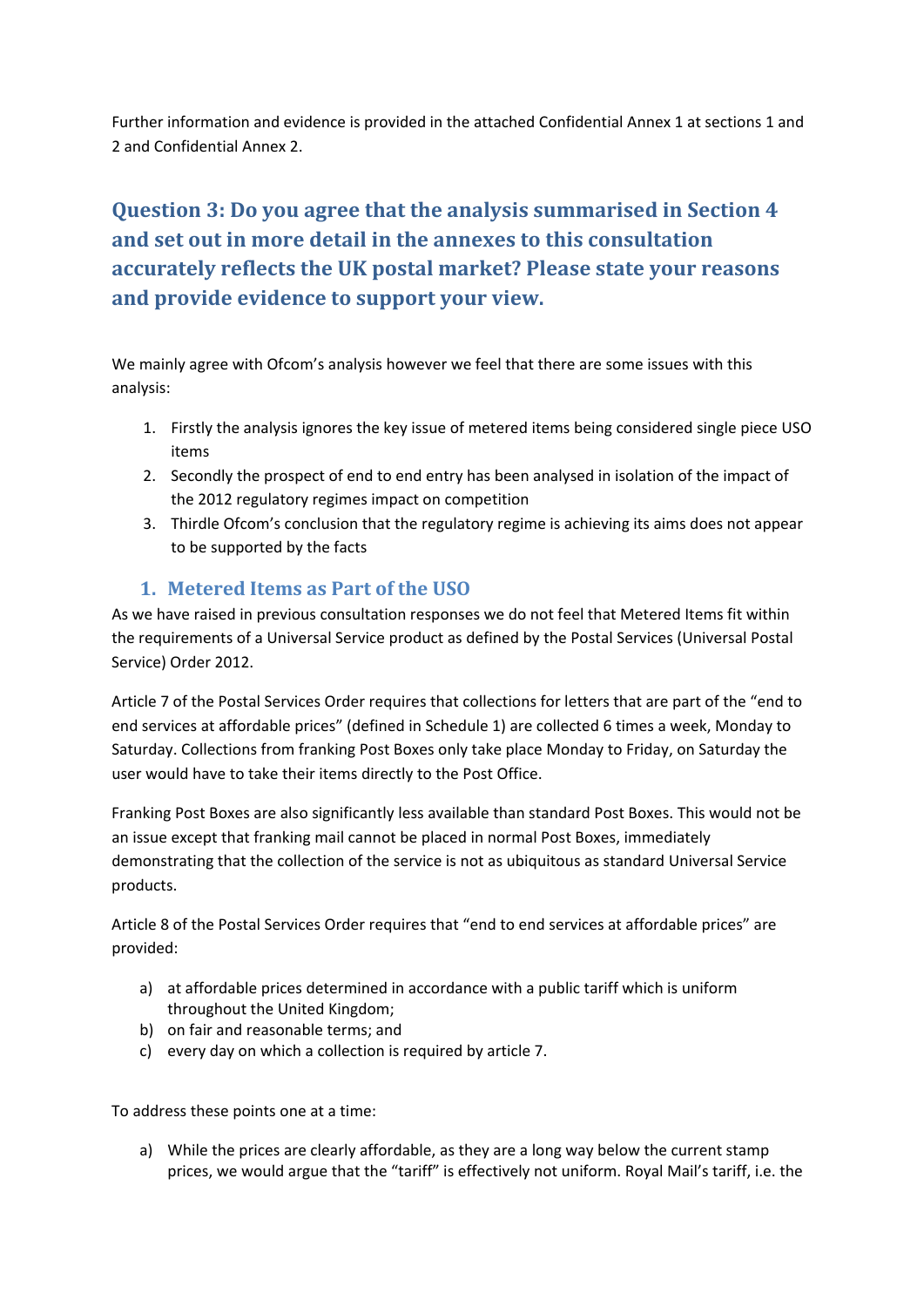cost of the postal service, may be uniform however this does not take account of the fact that in order to access the service customers must either purchase or lease a franking machine, the cost of which varies depending on the commercial abilities of the company negotiating the contract. Equally maintenance and consumable costs will also vary depending on the commercial organisation used and potentially on the volume of letters sent via the franking machine (especially in the case of consumables). See section 1.1 on Franking Costs below.

- b) It could be argued that terms of lease and/or maintenance (both of which are required to use franking services) which prevent a customer from easily switching to other cheaper or more beneficial services for, potentially, several years are not fair and reasonable.
- c) As discussed before franked mail does not appear to be collected in accordance with Article 7.

Finally, the definition of "end to end services at affordable prices" (see Schedule 1 of the Postal Services Order 2012) requires that such services are "single piece".

Single Piece means a postal service for the conveyance of an individual postal packet to the addressee, for which the price per postal packet is not subject to any discounts related to:

- a) the number of postal packets sent in connection with the person who paid for the service;
- b) the positioning or formatting of text on the postal packet;
- c) the use of markings which facilitate the use of machines to sort postal packets;
- d) presortation into geographical areas for delivery; or
- e) the purchase of any other conveyance of the same or any other postal packet.

While franking conforms to most of these requirements we would argue that it does not conform to either ss. c) or e) for the following reasons.

Ss. c) requires that no discount is received for the use of markings which facilitate the use of machines to sort postal packets. Through its Mail Mark product Royal Mail makes additional discounts available for franking users that apply the Mail Mark barcode to their mail items. The purpose of this barcode is to facilitate sortation through Royal Mails machines, hence the additional discount, and is in clear contravention of ss. c).

Ss. e) requires that no discount is acquired for the purchase of the conveyance of additional postal packets. Franking requires that a user tops up their franking machine with credit. This credit is not easily removed and can only be used to purchase the conveyance of additional postal packets meaning that the discount acquired through franking is only achieved through this commitment.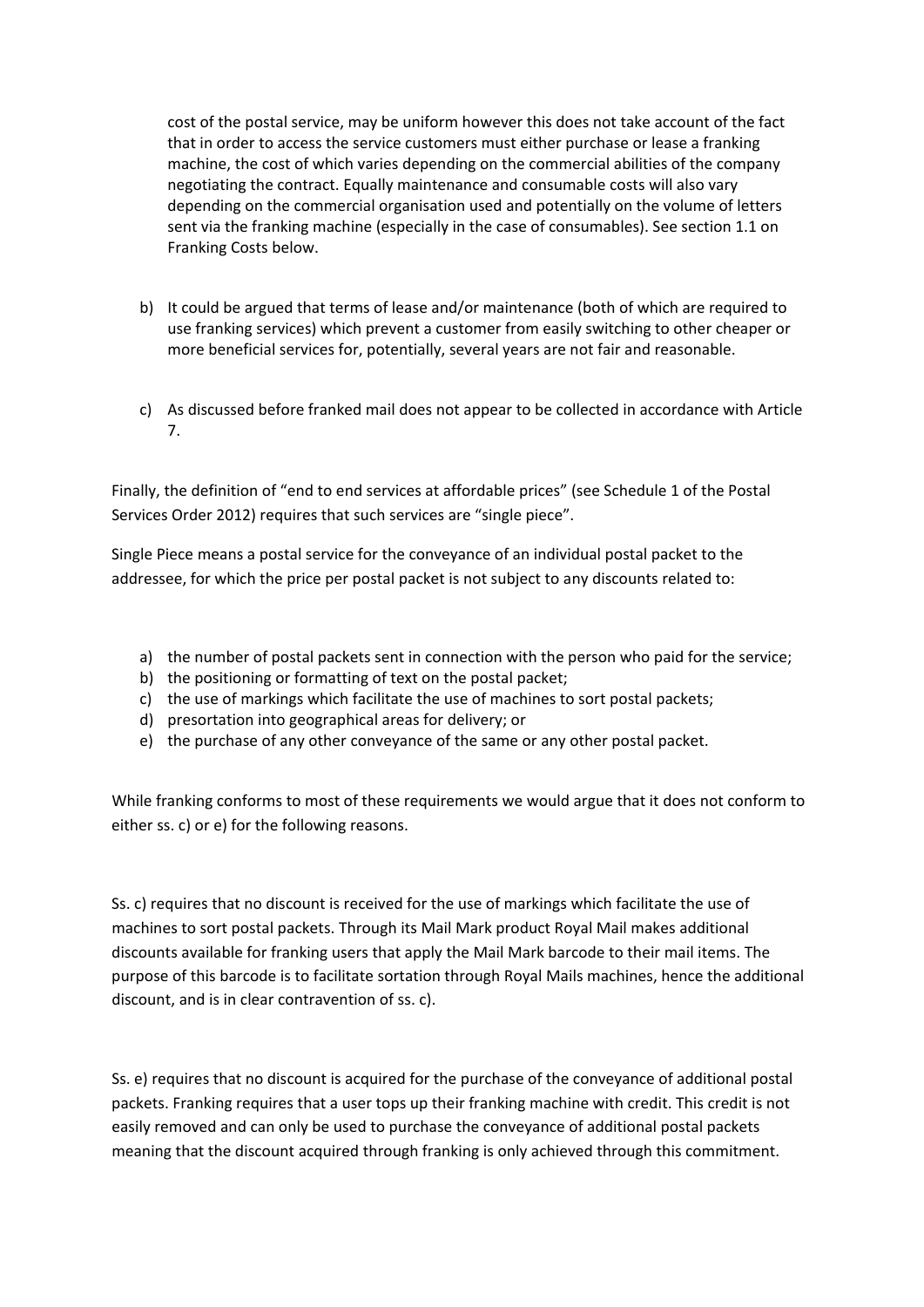The above would appear to indicate that franking is not a Universal Service product within the limits of the Postal Services Order 2012 and should not be designated as such.

#### **1.1 Franking Costs**

At 4.83 Ofcom states the following in regards to Bulk Mail Products "In line with the definition of 'single piece service' in the Universal Service Order, we have defined single piece letters and large letters as those where the price per item is not discounted on the basis of volume… bulk letters and large letters are subject to discounts relating to volume…these services are not included in the universal service and are used by businesses which send large volumes of mail".

Metered mail products cannot be used in isolation of franking machine contracts nor the purchase of the associated service contracts and the required sundries (namely ink ribbons).

As a result there is effectively a volume related discount when using franking services, as demonstrated below: <sup>2</sup>

| <b>Franking Costs</b>                           |                      |         |                |
|-------------------------------------------------|----------------------|---------|----------------|
| <b>Item</b>                                     | <b>Cost Per Item</b> | No. Of  | Actual<br>Cost |
| Monthly Machine Lease                           | 13.95                | 12.00   | £167.40        |
| Annual Maintenance Calculated at 5% of Annual   |                      |         |                |
| Lease                                           | 8.37                 | 1.00    | £8.37          |
| Ribbon Ink 3600 items (2000 impressions/ribbon) | 25.00                | 1.80    | £45.00         |
| Ribbon Ink 2400 items (2000 impressions/ribbon) | 25.00                | 1.20    | £30.00         |
| Ribbon Ink 1200 items (2000 impressions/ribbon) | 25.00                | 0.60    | £15.00         |
| Cost of Franking (2nd Class) in pence           | 0.40                 |         |                |
|                                                 |                      |         |                |
| Number of Letters Sent 2nd Class Per Annum      | 3,600                | 2400    | 1200           |
| Additional Cost Per Item (2nd Class)            | 0.06                 | 0.09    | 0.16           |
| Actual Cost Per Item (2nd Class)                | 0.46                 | 0.49    | 0.56           |
| <b>Total Cost</b>                               | 1660.77              | 1165.77 | 670.77         |

## **2. Impact of the 2012 Regulatory Regime on Competition**

<sup>&</sup>lt;sup>2</sup> This ignores top up surcharges which some franking machine companies charge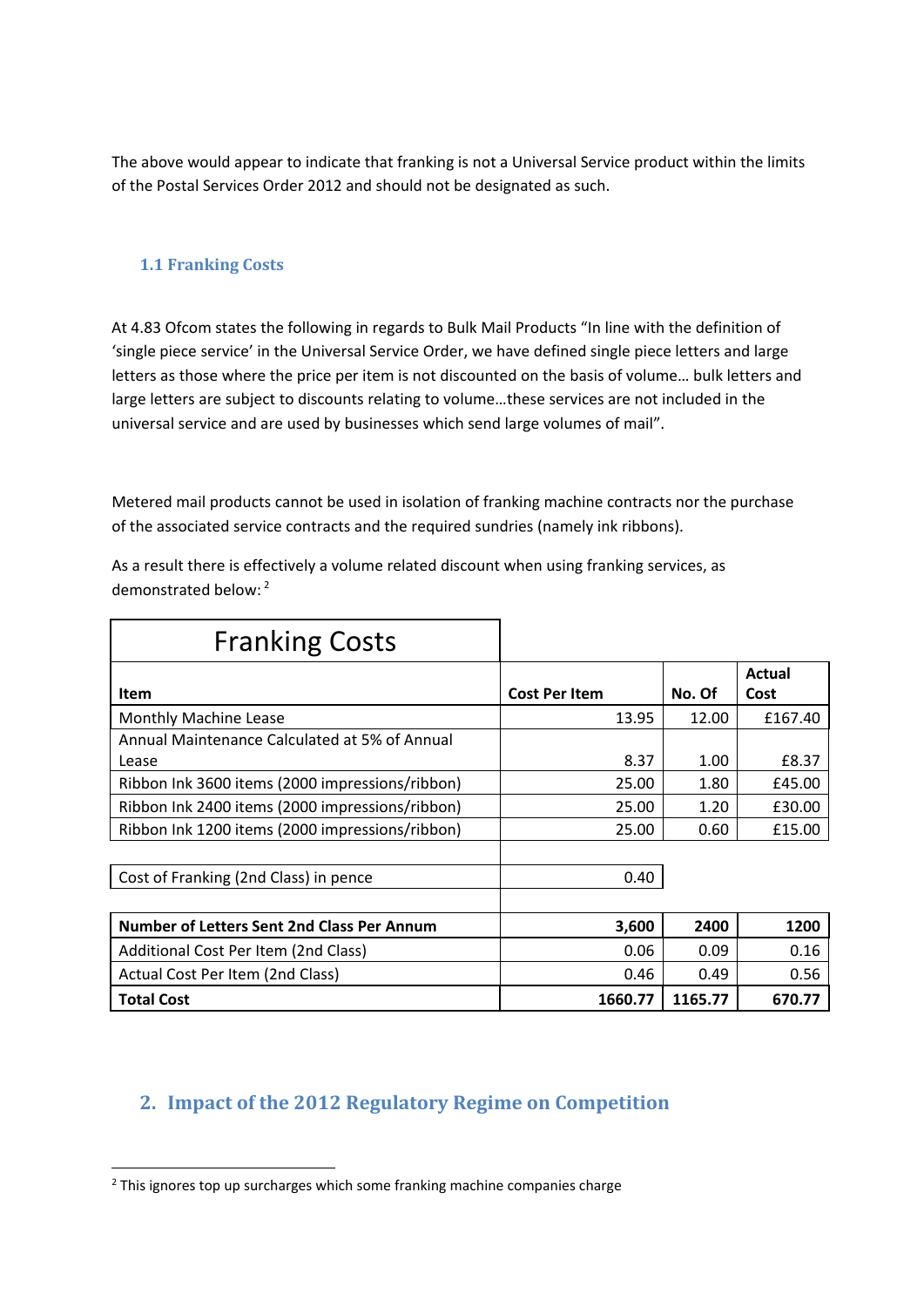Ofcom has itself highlighted the failure of the current regime to foster competition, one of the aims of the Third Postal directive that was enacted by the PSA 2011.

4.84 ‐ Overall, we find that Royal Mail remains a near monopolist facing relatively limited competitive constraints in relation to both single piece and bulk letters and large letters. At first glance there does not appear to be a material change in the actual level of competition that Royal Mail has faced since 2012 (as even at the peak of Whistl's delivery operations, Royal Mail was delivering over 98% of all letter volumes). However, following Whistl's exit from end-to-end letter delivery in 2015, we consider the prospect of a significant rival operator to Royal Mail starting end‐to‐end letter delivery operations in the future has diminished. In this sense, we consider the constraints on Royal Mail in letters and large letters are weaker than they were in 2012 when the prospect of end-to-end entry and expansion was more credible.

Given the position of Royal Mail as a near monopolist in these areas and the lack of any meaningful competition, as well as the exit from the market of Whistl and the substantial price rises across all Royal Mail Products since 2011, we feel it is clear that the current regulatory regime has only achieved half of Ofcoms aims. The universal service is secure but this has been to the detriment, if not effectively subsidised by, the consumers whom Ofcom is supposed to protect.

This is most clearly demonstrated by the price rises across USO letter products. Since 2011 across all USO Letter and Large Letter products prices have increased by roughly 34%<sup>3</sup>.

In a market with effective competition acting as a proper pricing constraint either these price rises would not have happened or customers would have had the option to switch to viable alternative delivery offerings.

Instead, in place of viable alternative end to end delivery offerings, customers are moving away from post and towards online services.

4.86 It is likely that Royal Mail does face some constraints, particularly given the on-going decline in single piece volumes due to e-substitution. However, the competitive constraints it faces are unlikely to prevent it from profitably raising prices for single piece letters and large letters. Nevertheless, following the significant price increases in 2012 (for example, stamp letter prices increased by circa. 30% and 40% for First and Second Class respectively), Royal Mail has not raised prices as much as our analysis suggests it could have profitably sustained. There may, however, be factors other than competitive constraints such as political pressure, concern about negative publicity and our monitoring regime which have limited Royal Mail's incentives to raise prices further. While that may be the case, it does not affect our assessment of the competitive constraints which Royal Mail faces in respect of single piece letters and large letters.

This point appears to ignore the fact that a substantial influence on Royal Mail's pricing was the intervention by Ofcom following Whistl's withdrawal from the market and the signal from Ofcom that Royal Mail could not do whatever it pleased with pricing. Following Ofcom's intervention it appears that Royal Mail's price increases slowed substantially.

 <sup>3</sup> See Annex 2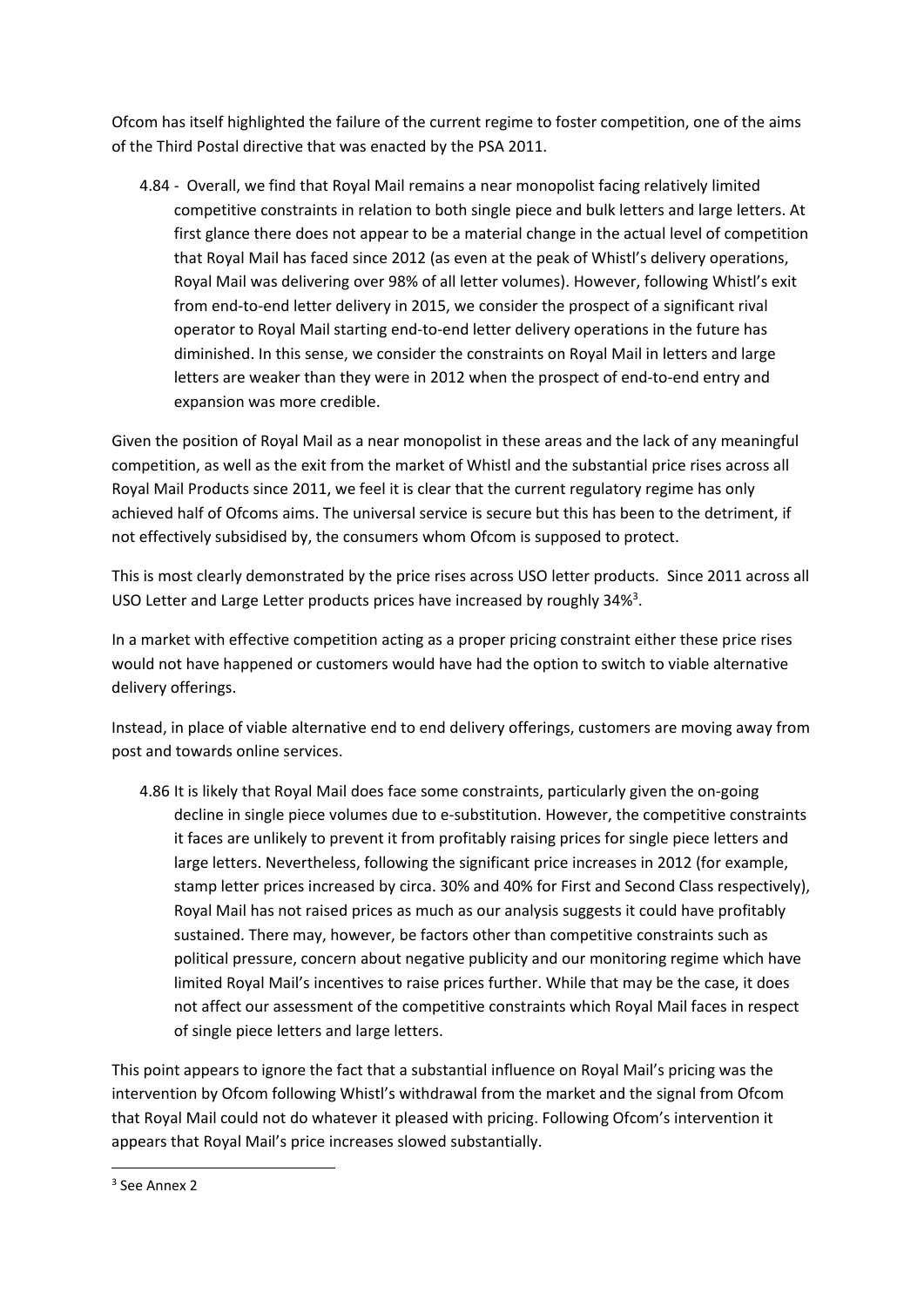It also does not address the issue that a key driver behind e‐substitution is high postal prices and that RM has brought about some of the decline through rising postal prices.

Equally while RM hasn't pushed prices as high as it could have the –lack of competitive constraint on prices has still resulted in substantial price rises and a negative effect on consumers. If not directly through their purchase of stamps then indirectly from increased prices from other service providers and potentially through increased costs of local governance and other areas where there are drivers other than cost for sending mail.

The lack of competition is in part brought about by poor protections for competition within current regime i.e. lack of pricing controls, lack of transparency of individual contractual negotiations (making enforcing controls such as the headroom test difficult), evidential thresholds and the relatively slow speed of enforcement.

## **3. Conclusions do not appear to be supported by the facts**

At 4.102 Ofcom suggest that Royal Mail have not increased prices and profitability at the expense of efficiency gains. This is despite that fact that Ofcom's own analysis shows that Royal Mail is not achieving the efficiency gains it could be achieving, is not performing to the industry standards that are being met by other international postal operators and has reduced the cost flexibility, whilst increasing the cost, of its own workforce.

Furthermore Royal Mail has increased costs across USO letter products by roughly 34% whilst also using its networks to deliver increasing parcel volumes, which have a higher per item value and have helped to mitigate lost value through letter volume decline, and is still only achieving the lower end of a 5‐10% EBIT margin range.

These results do not appear to support Ofcom's conclusion that the current framework and market conditions provide sufficient incentives to drive Royal Mail towards making efficiency gains to achieve profitability in place of price rises.

At 4.105 Ofcom states that the maintenance of a financially sustainable Universal Service and maintaining current competitive arrangements for bulk mail are essential to ensure the best outcomes for consumers.

While we agree with this statement in principal it does not appear to go far enough. In terms of the Universal Service we would propose that this should be both financially sustainable and **efficient**. Royal Mail does not appear to have done enough to ensure that it is meeting industry standards of efficiency and consumers appear to be carrying this burden.

As stated previously Royal Mail has only achieved the bottom end of the acceptable EBIT margin despite substantial prices increases so the focus should now be on improving efficiency.

In terms of competition we do not feel that the current regulatory framework has done anything to foster competition in the market place. Though we support all competition, access competition is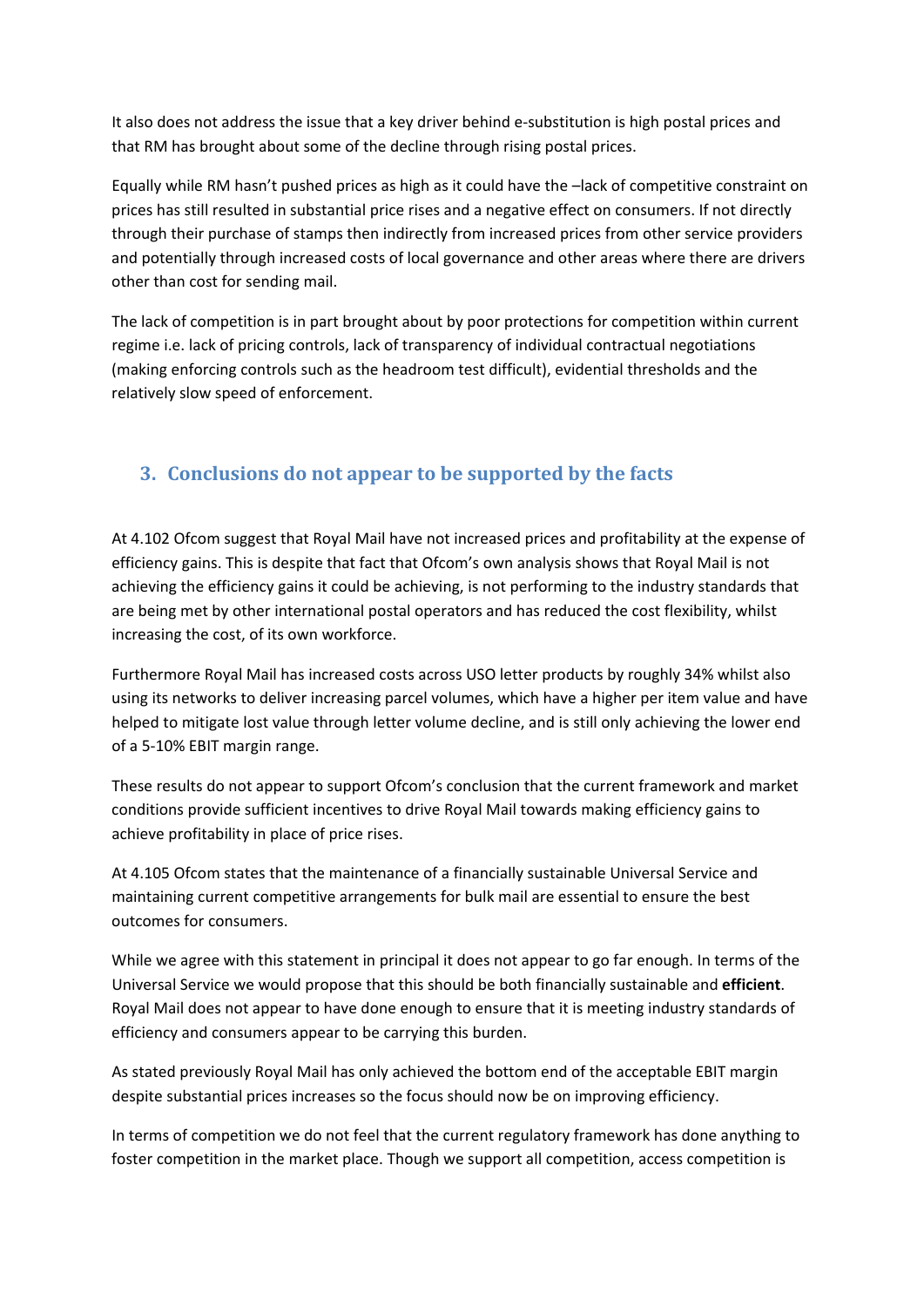not able to exert sufficient competitive constraints on Royal Mail due to its reliance on Royal Mails network.

The inability of this regulatory framework to support, foster and protect end to end competition is one of its greatest failing and should be given greater emphasis in light of both the exit of Whistl from the market and the financial sustainability of the USO.

We do not feel that the current regulatory framework can achieve this and further to this do not feel that a regulatory framework that achieves only half of its aims can be described as achieving the best outcomes for consumers.

If Ofcom feel that certainty in the market place is essential then providing a regulatory framework with adequate safeguards for competition to prevent repeats of the situation that drove Whistl to exit the market would create greater stability than continuity of the existing framework.

Finally we feel that the constant referral to lower price rises than Royal Mail could "profitably sustain" is not helpful. As Royal Mail have achieved a reasonable commercial rate of return without achieving the required efficiency gains it is clear that this has been done at the expense of the consumer. As the universal service is clearly not under threat Ofcom should not be looking at the profitability of Royal Mail above and beyond this threshold but should instead be focussing on improving competition in the market for the benefit of consumers.

**Question 4: Do you agree with our proposal not to amend the Universal Service Order or the DUSP conditions to include tracking as standard on First and Second Class single piece parcels? Please state your reasons and provide evidence to support your view.**

Yes.

CFH supports Ofcom's reasoning.

## **Question 5: Do you agree with our proposal to retain the safeguard cap in its current form? Please state your reasons and provide evidence to support your view.**

Yes, competition has not developed sufficiently in this area of the market to provide independent constraints on Royal Mail and the Safeguard Cap is yet to constitute a restriction on Royal Mail's pricing freedom.

This would appear to indicate that the Safeguard Cap is adequate in its current form.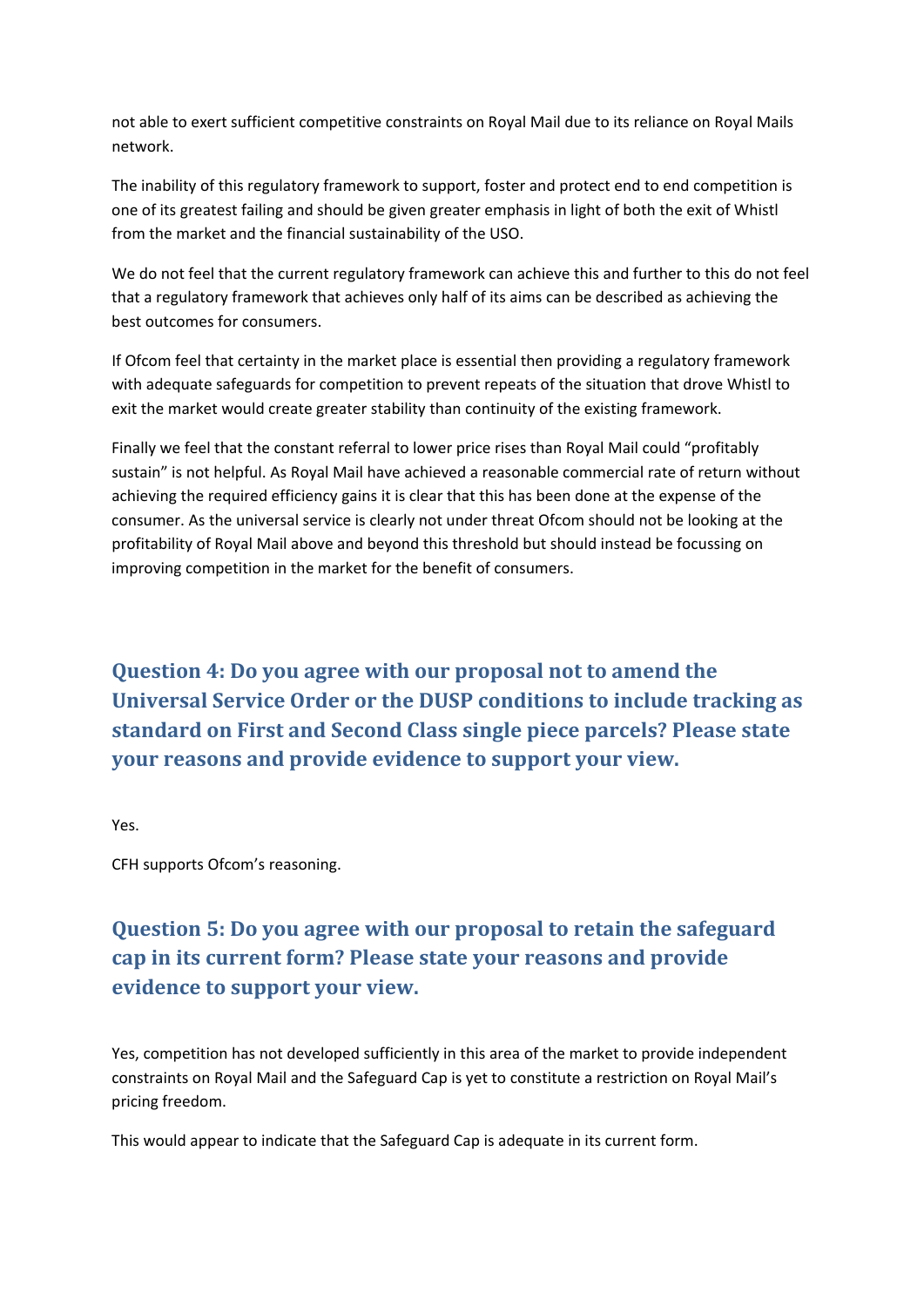## **Question 6: Do you agree that we should amend the USPA Condition so that it is clear that access operators cannot be required to accept general terms and conditions that include shorter notification periods than those provided for under USPA 7?**

Yes, however we fundamentally agree with other conclusions Ofcom draws in Section 6, predominantly regarding:

- 1. the 2013 Access Contract and Royal Mails Contractual Power: and
- 2. Ofcom's assessment of Royal Mail's consultations process

### **1. The 2013 Access Contract and Royal Mail's Contractual Power**

At 6.13 Ofcom feels it necessary to state that no Access users were forced to move to the 2013 contract. We feel that this conclusion can only be drawn if commercial reality is completely ignored. The pricing differential between the contracts, though relatively small in the beginning, was set to increase over the coming months/ years and any Access user who remained on the, legally sounder, old contract would find themselves at an immediate, substantial and growing commercial disadvantage.

In reality there was not any option for any Access user who wished to remain competitive on prices but to move to the new contract.

CFH chose to remain in the old contract as we received strong legal advice against moving to the 2013 contract given the potential risk it could pose to our end to end operations. Following on from this, and as explained in more detail at Confidential Annex 1, we were then subject to an increasing differential price with no apparent justification for such increases.

If commercial negotiation were possible then companies such as ours would not have been forced to accept commercially disadvantageous prices in order to retain an acceptable level of legal protection and certainty.

Furthermore Ofcom states at 6.13 that the contract was offered following a consultation. The 2013 contract received significant criticism during this process, a process that was deemed so severe by the industry that the Working Access Group (WAG) was formed in order to ensure that negotiations were conducted as fairly as possible, and substantial concerns were raised by many Access contract holders.

Many of these criticisms were ignored in the final drafting of the contract and the consultation process appeared to have little influence on the end result.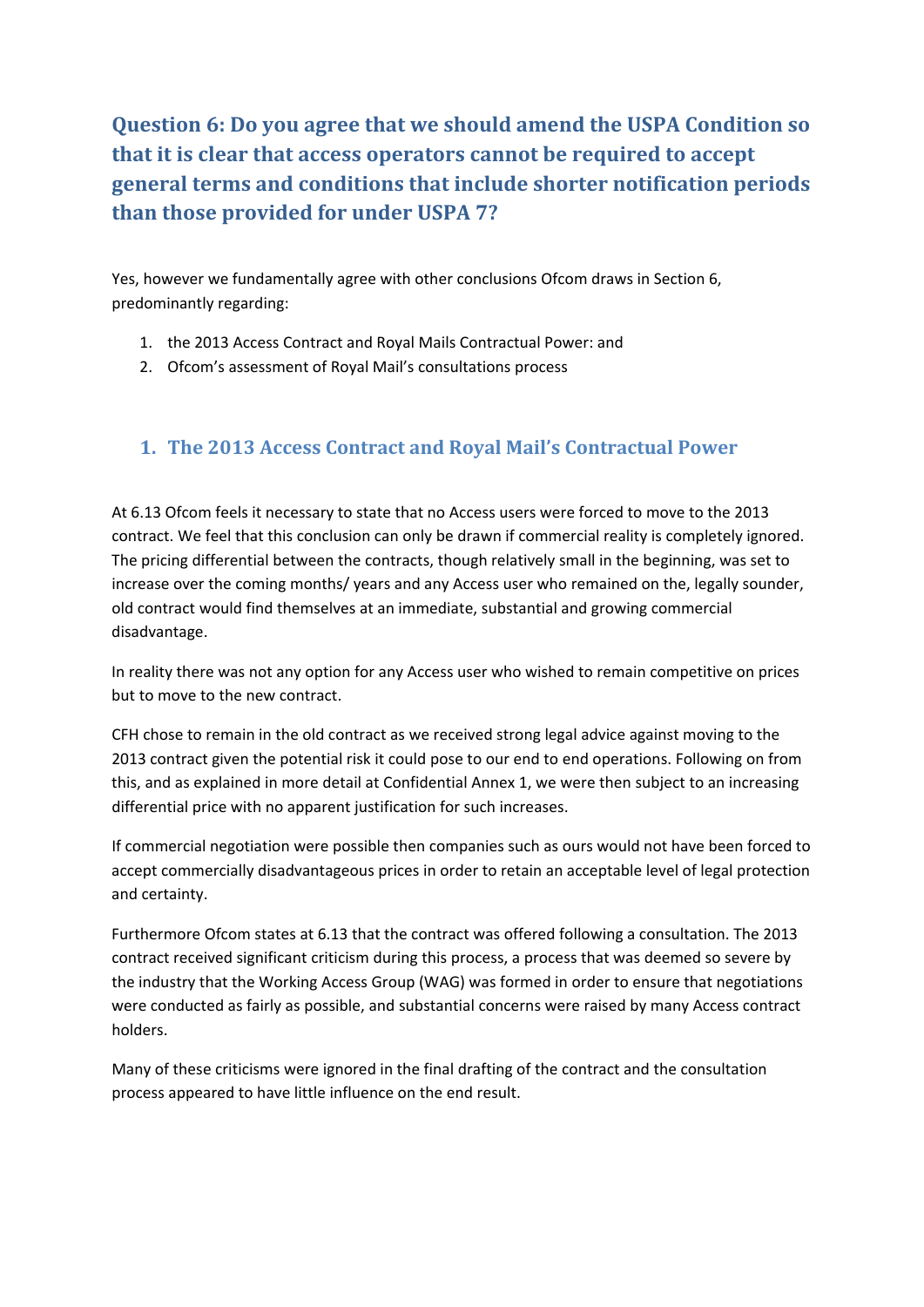## **2. Ofcom's Assessment of Royal Mail's Consultation Process**

The access contract consultation was not unusual but was instead indicative of the way in which Royal Mail operates its consultation process.

Royal Mail often presents the results of consultations as a consensus reached by a genuine process when in reality the original positions presented by Royal Mail are often so unworkable as to be thoroughly rejected by the industry. Royal Mail then presents less extreme positions which are less objectionable and presents this as industry consensus and successful consultation.

The example of Mailmark given by Royal Mail at 6.41 is a perfect example of this process at work. For example, one of the "customer improvements" was to halve the surcharge rate after proposing an unworkably high per item rate and receiving very strong customer backlash. If such a rate was based on genuine estimates of the increased costs incurred by Royal Mail as a result of non‐ conforming items it is not clear how this could be so easily halved unless the original position was not intended to be accepted.

We do not believe that Royal Mail's consultation process has ever reflected the needs of its customers but is simply an exercise designed to provide a veneer of legitimacy.

If a regulatory prescribed consultation process were to be followed this may assist Stakeholders in situations where they felt their concerns were being ignored and may assist them in bringing disputes.

Finally at 6.47 Ofcom states that Stakeholders can bring disputes to Ofcom where agreement can't be reached. Aside from the cost of this process in terms of both time and money we do not feel that Ofcom has demonstrated any willingness to assist in commercial disputes between Royal Mail and Stakeholders.

In our previous experience Ofcom has cited a lack of "consumer harm" as a factor that would prevent a dispute being taken up. This does not appear to indicate that Ofcom would be willing to assist Stakeholders where a fundamentally commercial dispute has arisen with Royal Mail.

**Question 7: Do you agree with our proposal to amend the scope of Essential Condition 1 to cover untracked letter and large letter mail, and single piece universal service parcels, and to remove the remaining universal service products from the scope of the Essential Condition 1?**

Yes.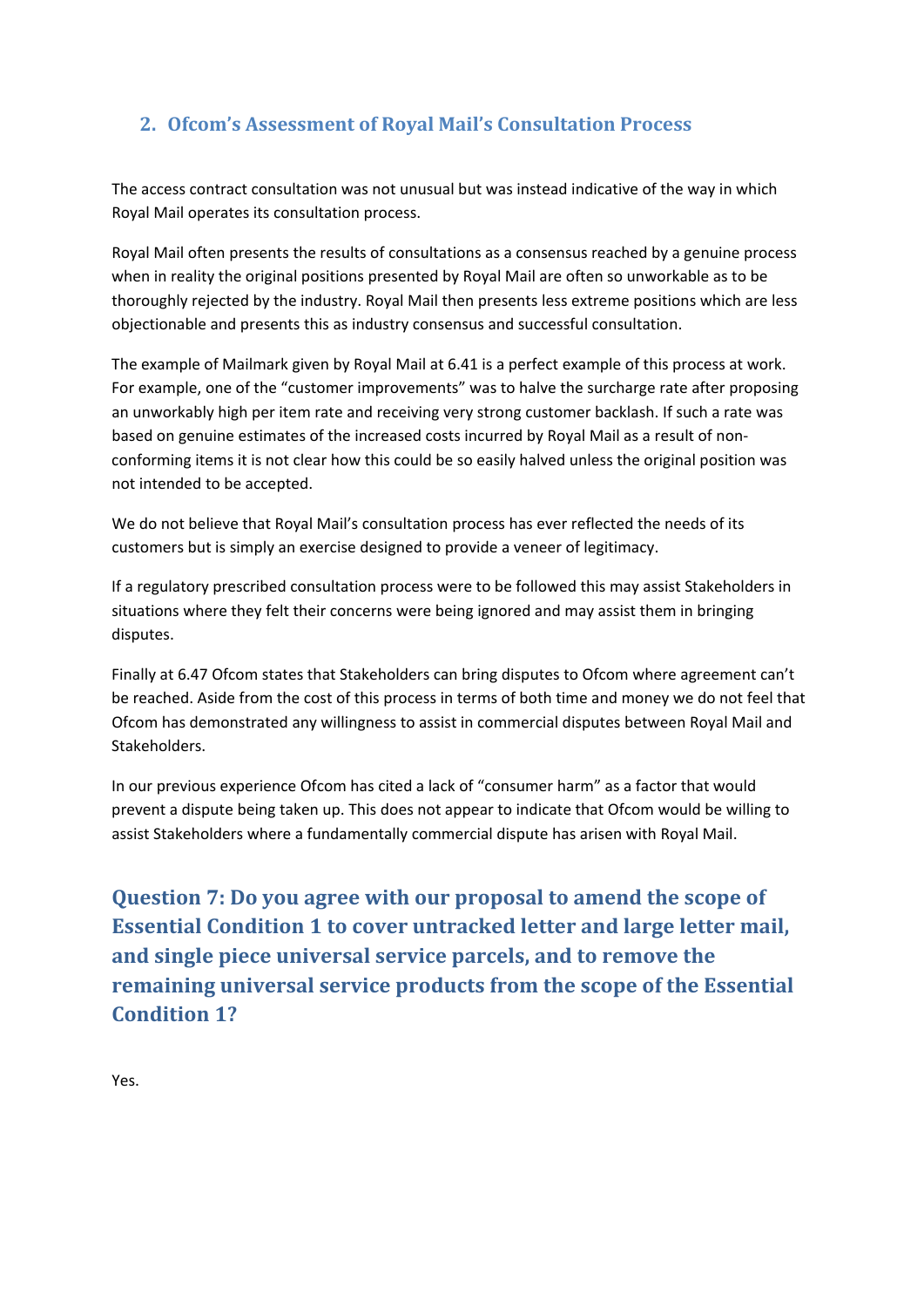## **Question 8: Do you agree with the proposed streamlining revisions to Essential Condition 1, including the removal of the Mail Integrity Code of Practice, as drafted in Annex 13?**

Yes. However we have not found the MICOP requirements onerous and they provide a good baseline for monitoring performance.

# **Question 9: Do you agree that the proposed drafting of Essential Condition 1 including relevant definitions accurately capture our intended objectives and the intended operators and mail types?**

Yes. The changes to the definitions clear up some ambiguity in definitions from previous regimes. We feel a threshold of 250k items is appropriate for ensuring that local end to end operators with a small coverage area but potentially important local contracts are covered by the regulations.

**Question 10: Do you agree with the proposed revisions to Consumer Protection 2, including the removal of the PCOP code and agreement, as drafted in Annex 13?**

#### No.

We feel that the PCOP code and agreement offer a fundamental protection to end to end competition in the UK. As stated earlier we do not feel that we would be able to negotiate adequate terms on a commercial basis with Royal Mail and as such would lose all of the protection that PCOP provides us.

At present there are very few protections for end to end competitors within the current framework and we feel that the PCOP code is the foremost of these as it requires that Royal Mail return items to our network within a reasonable time and at a reasonable price and not forward these items to recipients for a surcharge cost.

Equally it ensures that important items that end up in the Royal Mail network accidentally are returned to us promptly to allow us to handle these as required.

Additional evidence and reasoning is provided in Confidential Annex 1 and 2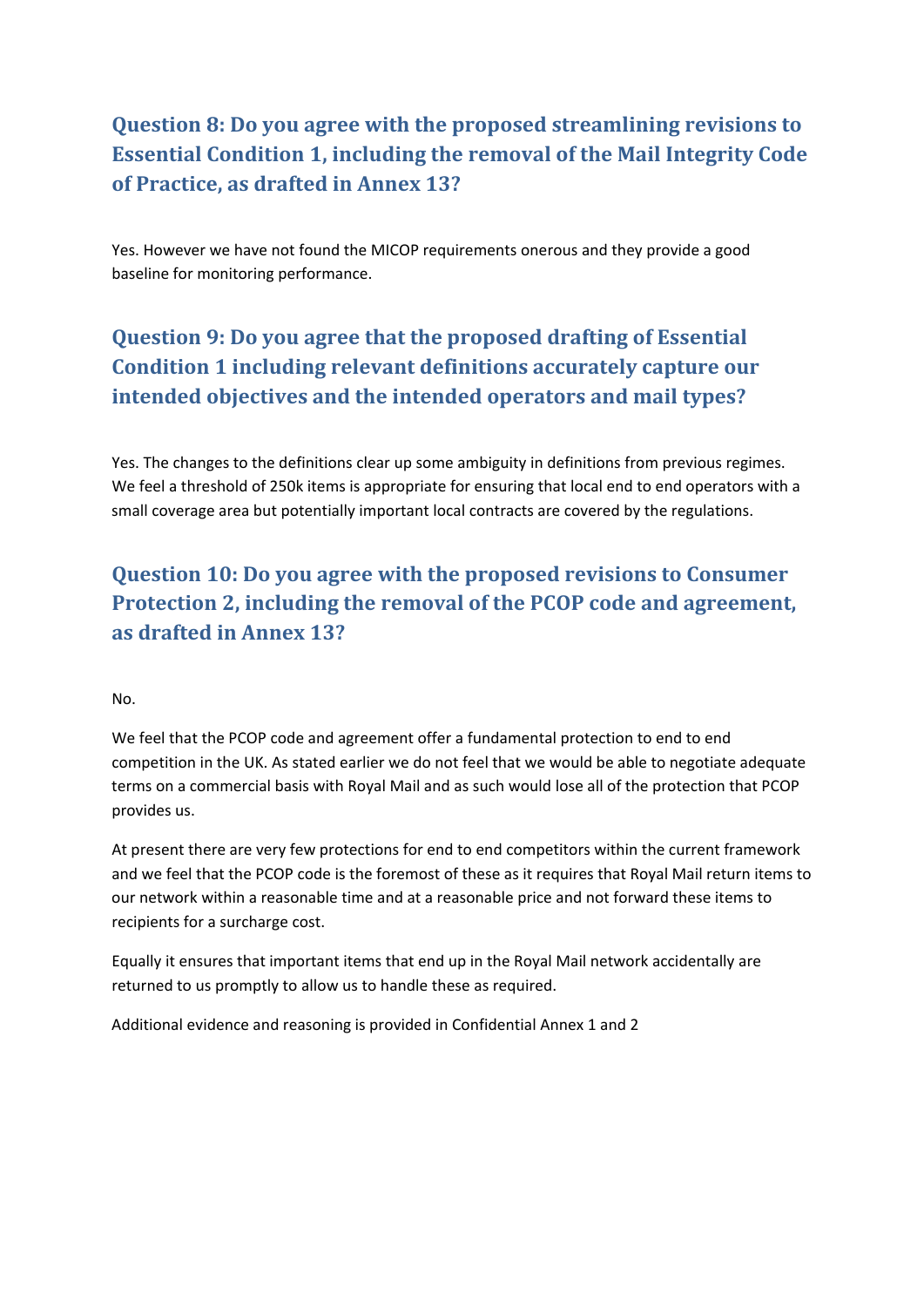## **Question 11: Do you agree that the proposed drafting of CP 2 including relevant definitions accurately capture our intended objectives and the intended operators and mail types?**

We feel that the updated definitions improve CP2 and removing references to Code Identifiers is also makes sense.

However we feel very strongly that the removal of the Postal Common Operational Procedures Code would have a hugely negative impact on end to end competition in the UK and would further harm the prospects of meaningful end to end competition.

Given the lack of end to end competition in the UK anything which makes the competitive environment less secure is hugely concerning.

**Question 12: Do you agree with our proposal to amend the scope of Consumer Protection Condition 3 so that it retains a minimum requirement for all postal operators, and that additional requirements in relation to redress and reporting would apply to Royal Mail as the universal service provider only?**

Yes.

The minimum standards seem appropriate to non USO providers who rarely have reason to use the POSTRS ADR scheme.

**Question 13: Do you agree with our proposed drafting of Consumer Protection Condition 3 given our proposal to only apply the additional requirements set out in CP 3.3 in relation to redress and reporting to Royal Mail as the universal service provider?**

Yes. We support the reasoning of Ofcom.

## **Question 14: Do you agree with our proposal to revoke Consumer Protection Condition 5?**